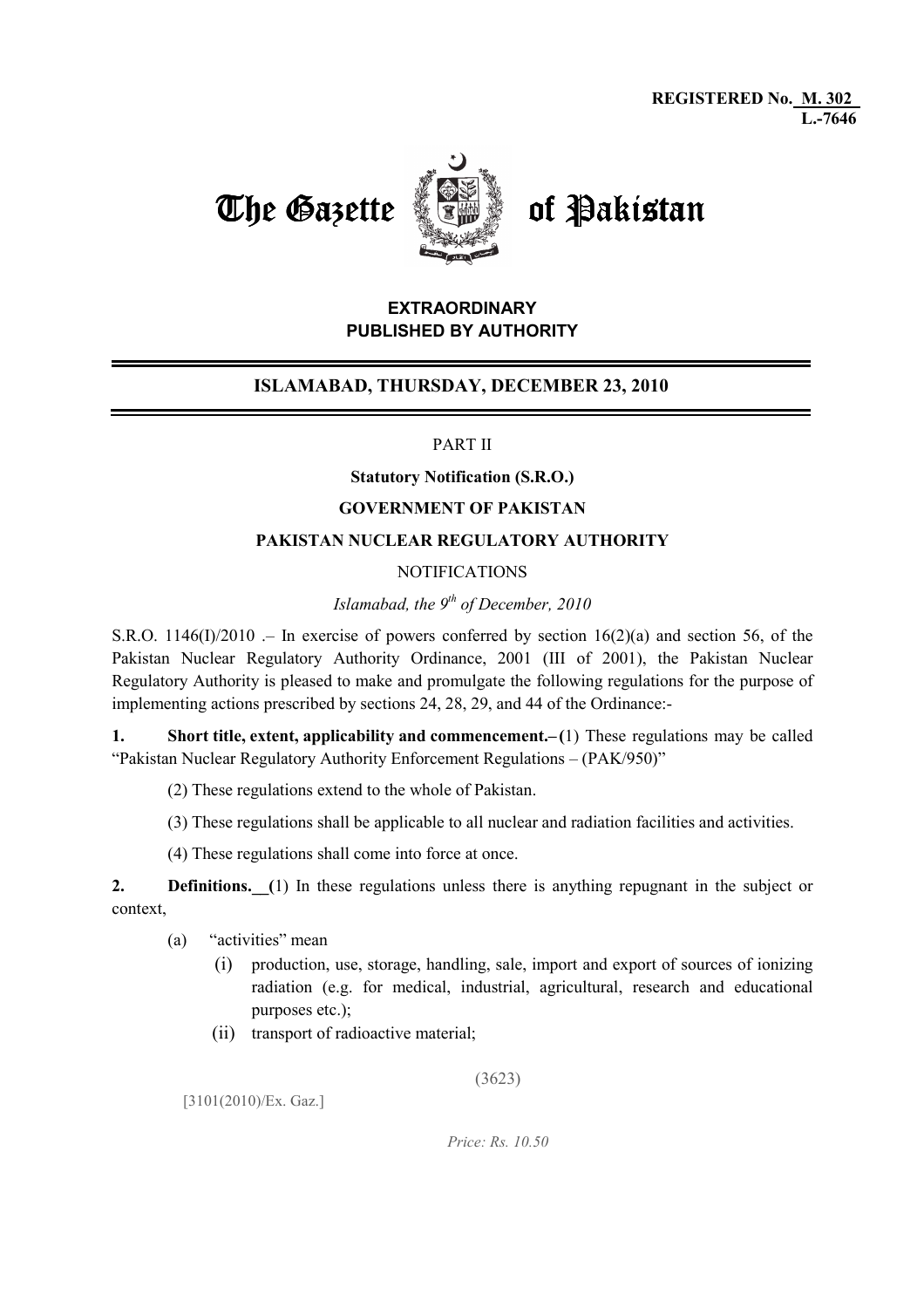- (iii) mining and processing of radioactive ores (e.g. uranium and thorium ores), and closure of associated facilities;
- (iv) activities in radioactive waste management (e.g. discharge, disposal and clearance);
- (v) protective actions (intervention practices);
- (vi) decommissioning or closure of nuclear facilities and site rehabilitation.
- (b) "aircraft" means a cargo aircraft which is carrying goods or property or a passenger aircraft that carries any person including a crew member or any other person accompanying a consignment.
- (c) Authority" means the Pakistan Nuclear Regulatory Authority established under section 3 of Pakistan Nuclear Regulatory Authority Ordinance, 2001;
- (d) "authorization" means an authorization granted under section 20 or, as the case may be, sections 21, 22 or 23 of the Ordinance;
- (e) "Chairman" means the Chairman of the Authority;
- (f) "complaint" means the allegations made in writing pursuant to section 45 of the Ordinance;
- (g) "court" means court of competent jurisdiction notified by the federal or provincial government to take cognizance, according to section 45, of the offences made under section 44 of the Ordinance.
- (h) Directorate" means a Directorate of the Authority established under section 13 of the Ordinance;
- (i) "DG (I&E)" means Director General (Inspection and Enforcement) of PNRA so designated by the Authority as the overall in-charge for carrying out the purpose of these regulations;
- (j) "Member (Executive)" means full time Member of the Authority appointed by the Federal Government under section 4(1) of the Ordinance and so designated by a general or specific order by the Chairman.
- (k) "facilities" mean
	- (i) nuclear power plants;
	- (ii) spent fuel and radioactive waste management installations (such as treatment, storage and disposal facilities);
	- (iii) nuclear and irradiation installations for medical, industrial and research purposes;
	- (iv) installations using radiation sources and radioactive material for any purpose;
	- (v) other reactors and installations.
- (l) "Inspector" means an officer designated by DG (I&E) to perform such functions as prescribed by section 29 of the Ordinance;
- (m) "interested party" means a licensee, an authorization holder and/or such person, who in the opinion of the Authority is a necessary party to the proceeding, and it may also include any person who is required to obtain a licence under section 19 of the Ordinance but is not the holder of a licence;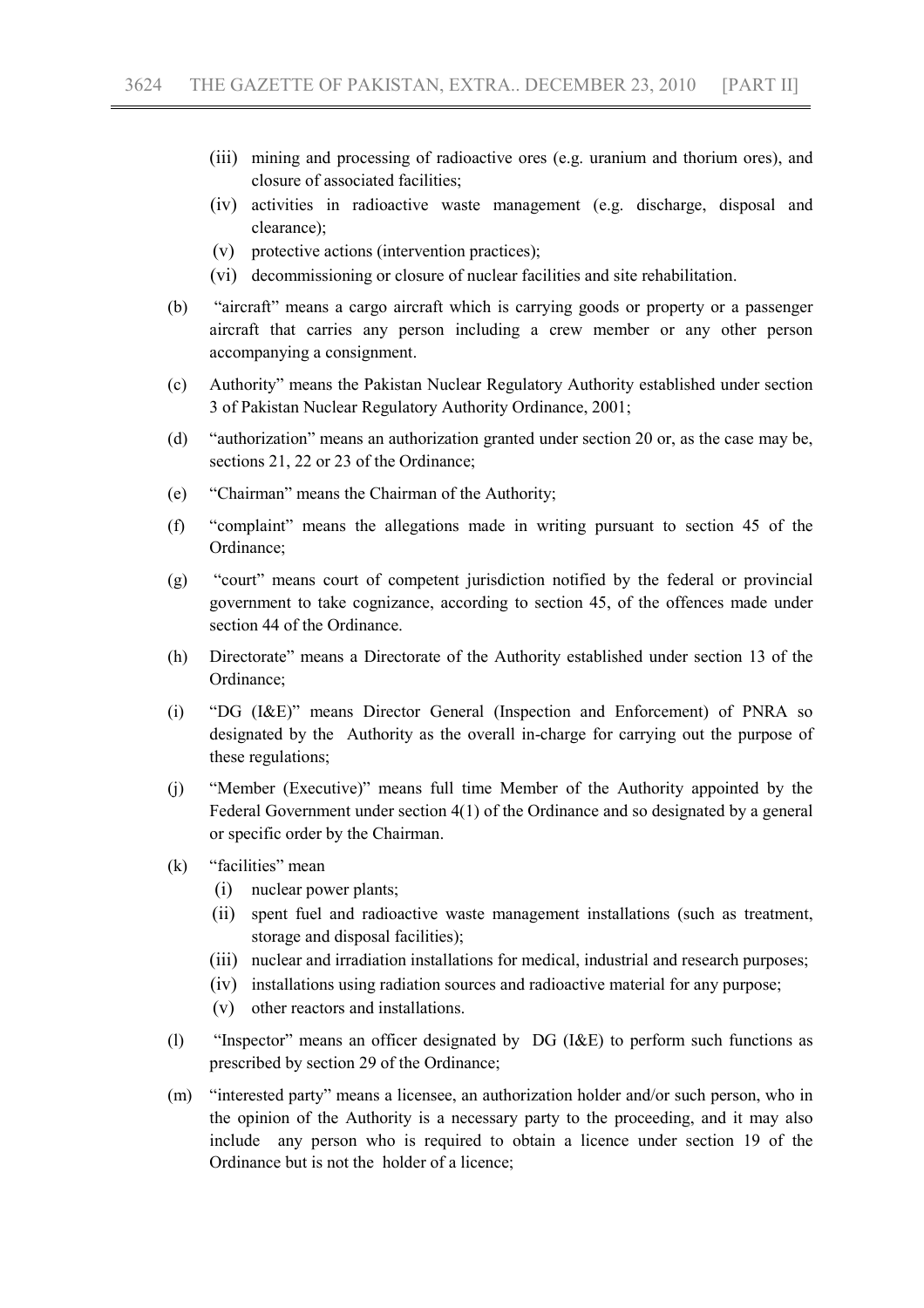- (n) "licensee" means the holder of a licence issued by the Authority under section 19 of the Ordinance;
- (o) "offence" means any act or omission made punishable under section 44 of the Ordinance.
- (p) "Ordinance" means the Pakistan Nuclear Regulatory Authority Ordinance No. III of 2001.;
- (q) "person" means any individual, corporation, partnership, firm, association, trust, estate, public or private institution, group, Government agency, any state or any political subdivision or any political entity within a state, any foreign Government or nation, or other entity and includes any legal successor, representative, agent or agency of any of the aforesaid;
- (r) "premises" means a building or a part of building and the area of ground belonging to it.
- (s) "Registrar" means an officer of the Authority so designated as Registrar for the purpose of these regulations.
- (t) "report" means the allegations of commission of an offence or violation, made in writing, by any person or an employee of the Authority against any person;
- (u) "suspension" means temporary stoppage of the activity being carried out under such licence or authorization, till the Authority withdraws its decision of suspension;
- (v) "vehicle" means a road vehicle (including an articulated vehicle, i.e. a tractor and semitrailer combination) or railroad car or railway wagon. Each trailer shall be considered as a separate vehicle.
- (w) "vessel" means any seagoing vessel or inland waterway craft used for carrying cargo.
- (x) "violator" means any person who has contravened any provision of the Ordinance, rules and regulations made there under or directive of the Authority, or who has failed to comply with the terms and conditions of a licence or authorization;

3. Interpretation.— The decision of the Chairman regarding the interpretation of any word or phrase of these regulations shall be final and binding on all the persons whether licensed or unlicensed.

#### PART I

#### PROCEDURE FOR OBTAINING INFORMATION

4. Notice to obtain information.  $- (1)$  The Director or any other official designated by the Director may send a notice to a licensee or any other person pursuant to section 28 of the Ordinance to obtain information for the purpose of satisfying himself as to whether the provisions of the Ordinance or the rules and regulations made there under and/or terms and conditions of the licence and directives, have been or are being adequately complied with.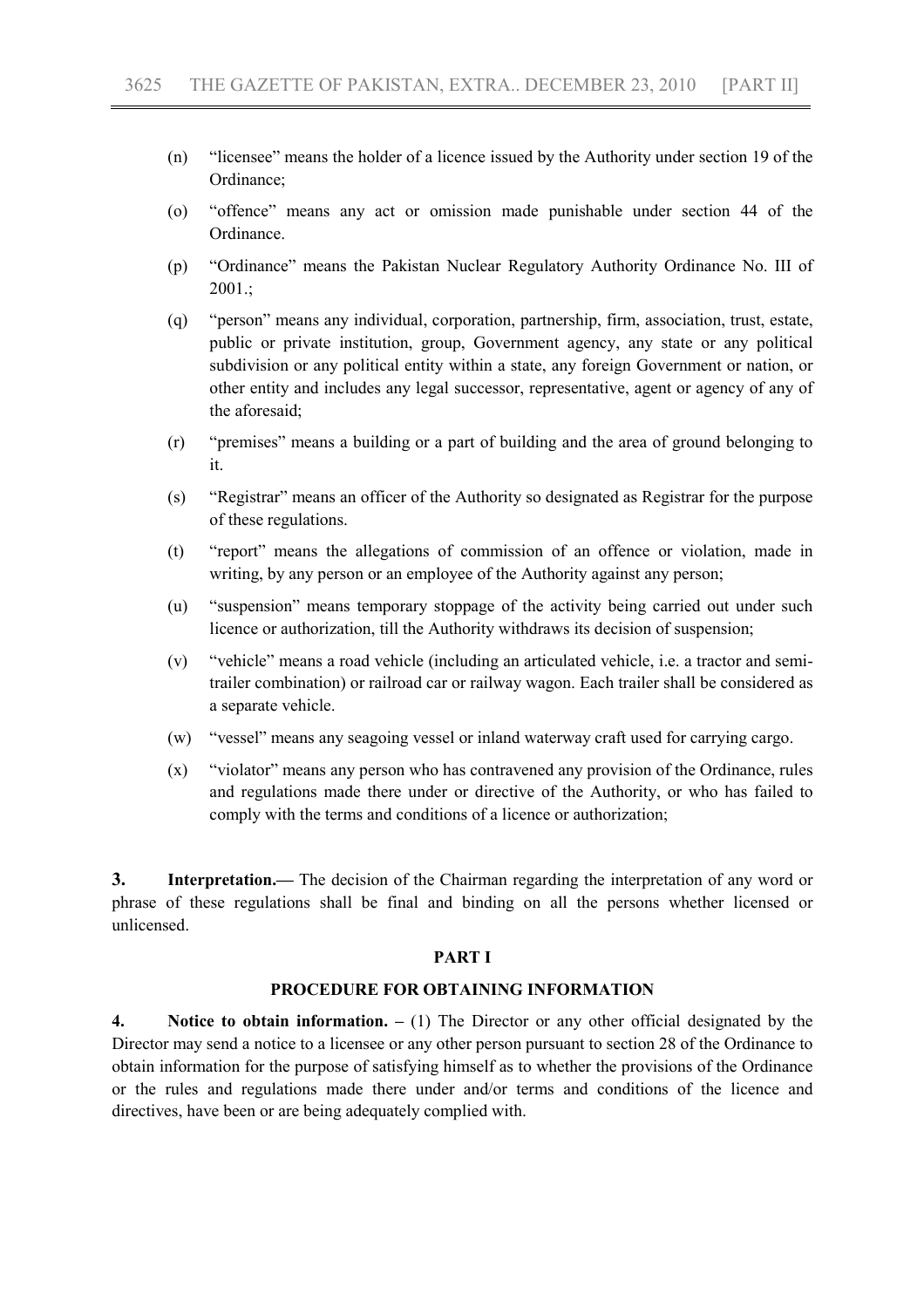(2) The concerned person is bound to facilitate and provide all relevant data, records, information and full access to the necessary areas to the Inspector(s) or Directorate in performance of its duties and functions without any obstruction, hindrance or delay.

5. Issuance of show cause notice. – The reply has to be furnished within the time frame stipulated in the notice issued under regulation 4 (1). However, if the Directorate does not receive any reply of the notice within thirty (30) days of its serving, it may issue a show cause notice as stipulated in regulation 13.

### PART II

### PROCEDURE FOR ENTRY OR INSPECTION

6. **Designation of Inspector.**  $- (1)$  Any officer who fulfills the eligibility criteria, as approved by the Authority from time to time and available on PNRA's website, may be designated as Inspector by the DG (I & E) in writing. An Inspector may be designated for a particular place or area or for a specific purpose or period.

(2) The Inspector shall carry with him a valid identity card of such designation and if so required he shall show his identity card for identification to any person, in relation to whom he is exercising or proposing to exercise any of his powers.

7. Powers of the Inspector.  $- (1)$  An Inspector shall have the powers to:

- (a) Enter any premises, vehicle, vessel or aircraft for the purpose of satisfying himself as to whether the provisions of the Ordinance or the rules and regulations made there under have been or are being adequately complied with;
- (b) carry out any tests and investigations;
- (c) obtain and analyze any samples;
- (d) carry out periodic inspections of any premises / installation or radiation apparatus;
- (e) record the statement of any person in the performance of his duties;
- (f) issue warning or directive;
- (g) lock and seal any premises, nuclear installation, radiation generator, or any part thereof, where any nuclear substance or radiation generator is being used, stored, operated or maintained in contravention of the Ordinance or the rules and regulations made there under;
- (h) carry out any other functions pursuant to section 29 of the Ordinance.

(2) The licensee shall provide any Inspector, immediate unfettered access, with applicable access control measures for security, radiation protection and personal safety, in case of nuclear installations;

8. Assistance to the Inspector.  $-(1)$  Every person related to a facility or activity, whether licensed or unlicensed, shall be bound to assist and facilitate the Inspector to provide all relevant data, records, information and full access to the necessary areas to the Inspector in performance of his duties and functions without any obstruction, hindrance or delay.

(2) The Inspector may seek assistance of the local police in case of any resistance during entry and inspection with the approval of the Director of the concerned Regional Directorate.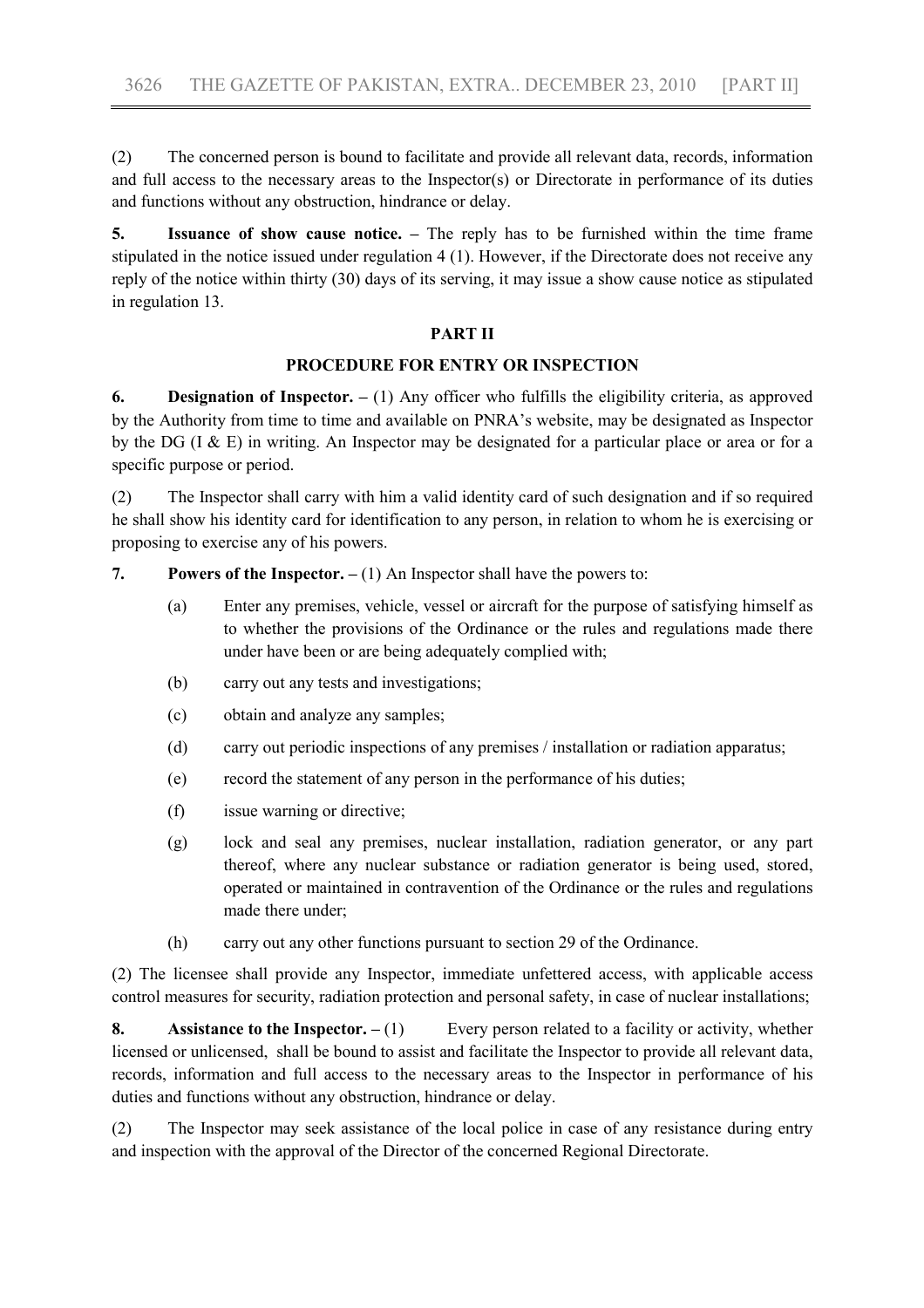(3) In case of locked premises, efforts will be made to inform the owner before entering the premises with the help of local police.

9. Filing of report.– If an Inspector determines that the provisions of the Ordinance or the rules and regulations made there under and/or terms and conditions of the licence and directives have not been or are not being complied with, the Inspector may submit a report to the concerned Director for assessment of violation as stipulated in Regulation 12.

### PART III

# PROCEDURE FOR SUSPENSION OR CANCELLATION OF LICENCE AND/OR AUTHORIZATION

10. Grounds for suspension and cancellation. – A licence or an authorization may be suspended or cancelled upon any one of the following grounds:

- (a) the licensee or authorization holder has violated any provision of the Ordinance or the rules and regulations made there under;
- (b) action or inaction of the licensee or authorization holder has resulted in the breach of any of the provisions of the Ordinance or the rules and regulations made there under;
- (c) the licensee or authorization holder has not complied with the terms and conditions of the licence, authorization or any other directive issued by the Authority;
- (d) if any of the allegation contained in the violation report submitted pursuant to regulation 9, is determined by the Director to be correct;
- (e) default in payment of fee or any other dues of the Authority;
- (f) commission of any of the offences provided in the Ordinance.
- 11. Types of violation. (1) An Inspector may submit report to the respective Directorate of:
	- (a) any action or inaction of a licensee or authorization holder which constitutes alleged violation of the Ordinance or the rules and regulations made there under, orders, directives of the Authority;
	- (b) any action or inaction of a licensee or authorization holder which constitute alleged non-compliance with the terms and conditions of the licence or authorization, as the case may be;
	- (c) a licensee or authorization holder engaged in conduct which may endanger the safety of the workers, patients, general public and/or the environment;
	- (d) a licensee or authorization holder who is found guilty of:
		- (i) unprofessional conduct, any felony, willful misconduct or negligence pertaining to obligations arising out of Ordinance and Regulations;
		- (ii) obtaining or attempting to obtain a licence or authorization or renewal thereof by bribery or fraudulent representation or through provision of incorrect information;
		- (iii) providing the Authority with false or misleading information;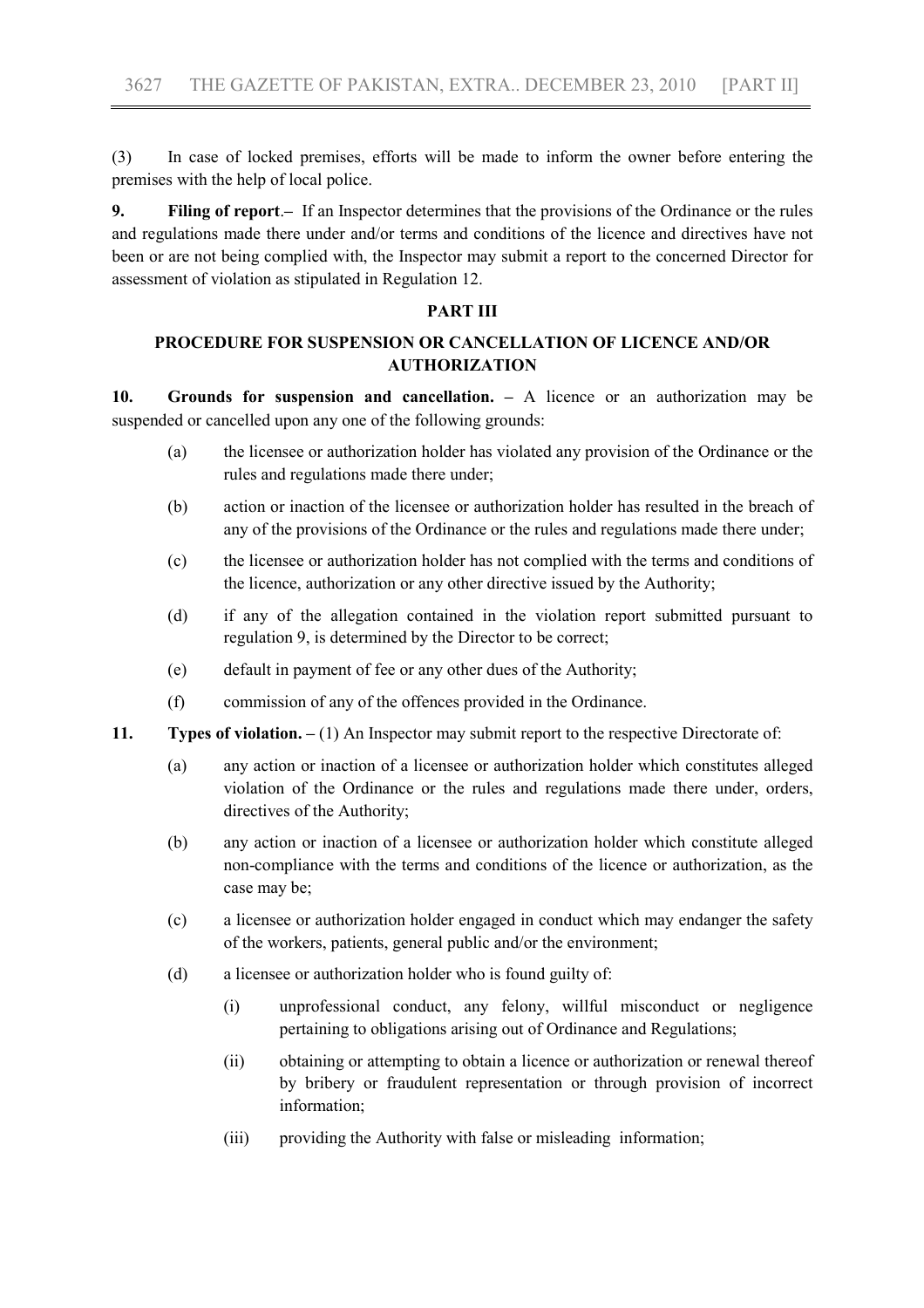(iv) violating, aiding or abetting others in violation of any provision of the Ordinance or the rules and regulations made there under.

12. Assessment of violation. – (1) The Director of the concerned Directorate shall consider the report of violation and the documents placed before him by the concerned Inspector. The Director shall consider the following factors amongst others:

- (a) safety significance of the violation;
- (b) effectiveness of physical protection;
- (c) whether first time violation or repeated violation;
- (d) whether the cause is due to negligence, deliberate or willful;
- (e) whether identified and reported by the violator himself or by any other person including inspectors of the Authority;
- (f) past performance and record of the violator;
- (g) violators preparedness as well as willingness to rectify the violation;
- (h) the impact of contravention on other persons, interested parties or the general public or environment;
- (i) any other factor, not herein provided, but considered essential by the Authority.

(2) After considering the report of violation and the documents placed before him by the concerned Inspector the Director will assess the violation or constitute a committee for the assessment of violation. After assessment of violation the Director may:

- (a) issue a show cause notice on behalf of the Authority; or
- (b) issue a final directive to the licensee or the authorization holder, to rectify the violation or to submit compliance report with terms and conditions of the licence or the authorization, within a specified period;
- (c) reject the violation report.

13. Contents and issuance of show cause notice.  $- (1)$  The Director after consultation with the DG ( $I \& E$ ) may decide to publish show cause notice, if the circumstances so require, in addition to dispatch of show cause notice.

(2) A show cause notice may be dispatched or communicated to the violator by any one or more of the following means:

- (a) by post with acknowledgement due;
- (b) by a courier service;
- (c) by publication in national or international newspaper of large circulation, where the violator normally resides, or carries on business or where its head office is located.

(3) A show cause notice shall comprise of the following essential information but may also include such other information as the Director may deem fit:

(a) name and address of the violator;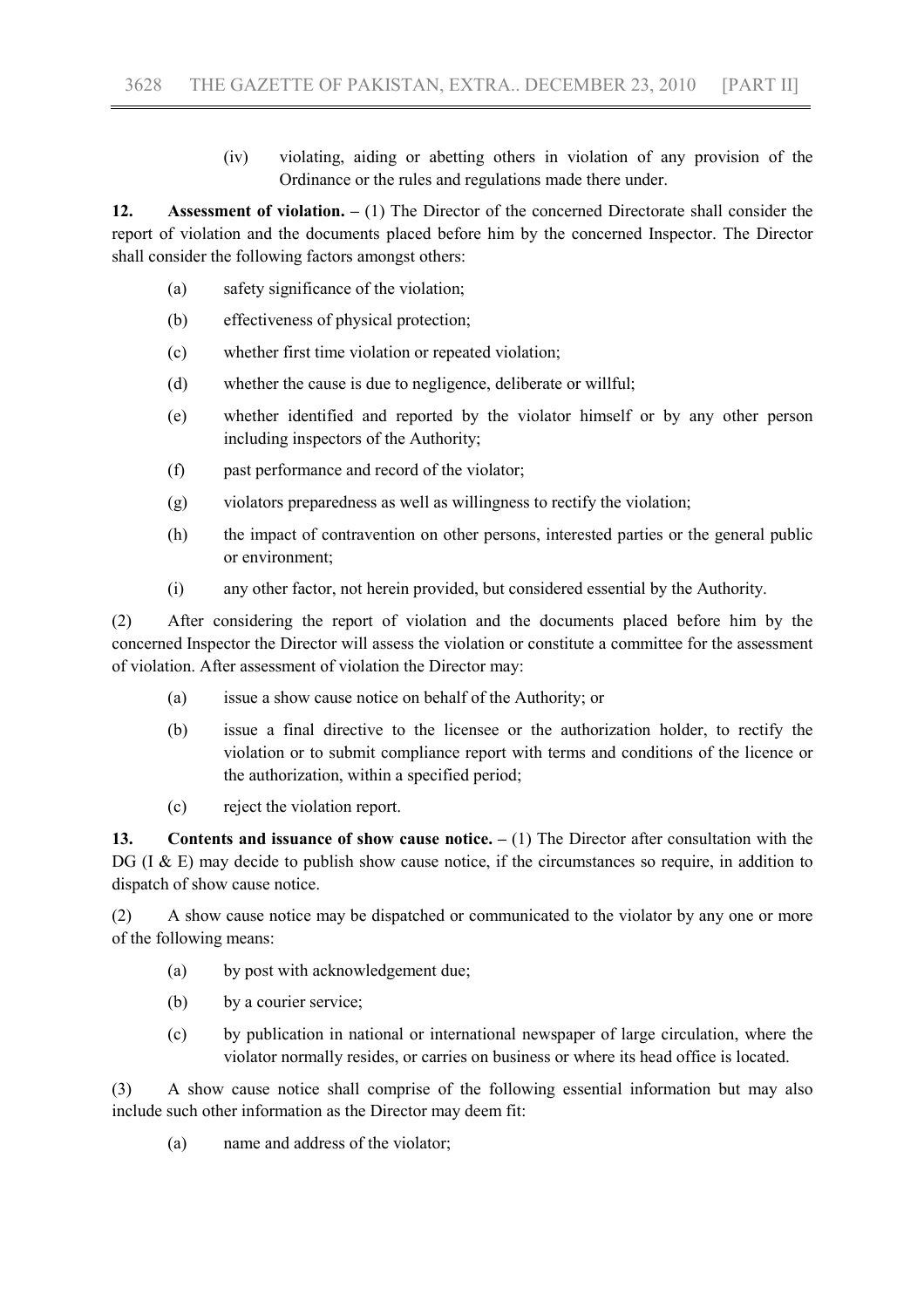- (b) the provisions of the Ordinance or the rules and regulations made there under, orders or directives of the Authority, which have been contravened, every contravention, if more than one, shall be specifically stated;
- (c) the penalties, as provided in statutes, for each breach, which the Authority can determine to impose, shall be specifically stated for the information of the violator;
- (d) reference to the previous correspondence on the subject, if any, in such instance, photocopy of the previous correspondence may also be annexed with show cause notice;
- (e) the date by which reply of the show cause notice will be sent and the name, address and designation of person to whom it will be sent.
- (4) The show cause notice may preferably be drafted by a legally qualified person.

(5) Show cause notice shall be signed and served upon the violator by the respective Director.

14. Reply of the show cause notice. – The Director, on receipt of reply to show cause notice shall assess whether:

- (a) to accept the reply; or
- (b) to reject the reply.

15. Prior to hearing procedure. – In case of rejection of the reply or no reply by the violator, the Director may refer the matter to the DG (I  $\&$  E) who may, as the case be, do the following:

- (a) seek assistance of a legal consultant and/or technical expert, for evaluation of the reply to the show cause notice.
- (b) accept or deny the violator's reply;
- (c) call for comments or interventions from interested parties before the conduct of hearing.
- (d) cause a notice of hearing to the violator.
- (e) decide date, time and venue for the conduct of hearing.
- (f) determine a date or time for close of evidence, discovery, or admission of facts and documents.
- (g) limit the number of experts or witnesses and may impose time limits for presentation of their testimony, keeping in view the relevancy of evidence to the issue.
- (h) determine issues to be addressed by the parties and the same shall be communicated to the concerned persons minimum seven (07) days prior to the date of hearing.

16. Hearing and the decision.  $- (1)$  The DG (I & E) shall conduct hearing on the date and time as communicated to the parties.

(2) The Registrar of the Authority may make arrangements for audio, video or both types of recording of the proceedings, as the DG  $(I & E)$  may approve.

(3) The Registrar of the Authority may inform all participants of the program of hearing and the rules of decorum for the smooth running of the proceedings, just prior to the commencement of the proceedings.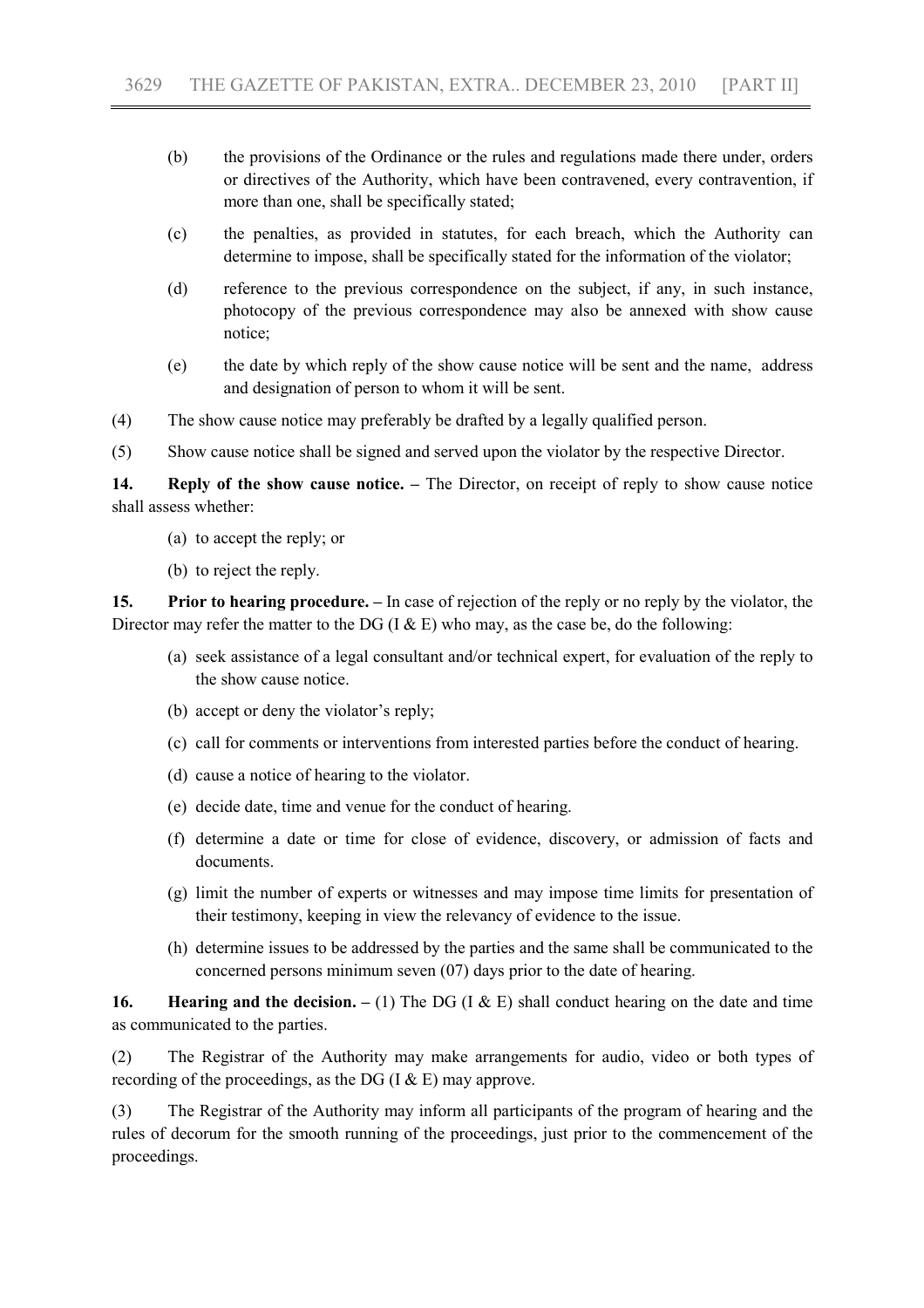(4) The DG (I & E) may conclude hearing in a single day or if required, adjourn it to such subsequent dates as it may deem necessary.

(5) The DG ( $I \& E$ ) shall pronounce the close of evidence, discoveries or the hearing proceedings in the presence of the participants.

(6) The DG (I & E) shall formulate and notify its decision at such later date as it may deem fit in the circumstances, but not later than ten (10) days after the closure of hearing.

(7) Where the violator is a licensee or authorization holder and the DG (I  $\&$  E) has determined and decided that contravention of the Ordinance, rules and regulations made there under, has taken place or the violator has consistently failed to comply with terms and conditions of the licence or authorization and/or the directives, as the case may be, the DG  $($ I & E) may, on behalf of the Authority:

- (a) suspend the licence or authorization; or
- (b) cancel the licence or authorization.

(8) The decision of the DG (I  $\&$  E) shall be communicated in the same manner as prescribed for issuance of show cause notice in regulation 13.

17. Cancellation of decision.– The DG (I & E) may, after the pronouncement or issuance of a decision, as the case may be, cancel the decision provided:

- (a) the violator has rectified the violation to comply with the terms and conditions of the licence or authorization and such action has been verified by the DG (I  $\&$  E) through his own means
- (b) the licensee or the authorization holder submits an application to the DG (I  $\&$  E) for review and withdrawal of order.

18. Actions to be taken subsequent to cancellation or suspension. – In case the licence is cancelled or suspended, the DG (I  $\&$  E) may take all or any of the actions specified in section 25 of the Ordinance.

19. Filing of complaint. – In case of non-compliance of the orders of the Authority, DG (I  $\&$  E) or the Director of the concerned Directorate may forward the report to the Registrar for filing the complaint for prosecution pursuant to section 45 of the Ordinance.

## PART IV

## PROCEDURE FOR INVESTIGATION OF OFFENCES

20. Reporting of offence.  $- (1)$  A report that an offence has been committed may be submitted or filed with the Authority:

- (a) by any person;
- (b) by respective Directorate of the Authority.

(2) A report to be submitted or filed pursuant to clause (1) shall be filed with the Registrar of the Authority, during the working hours, by the person himself or its duly authorized representative.

21. Requirements of a report. – Each report submitted to the Authority by any person shall be: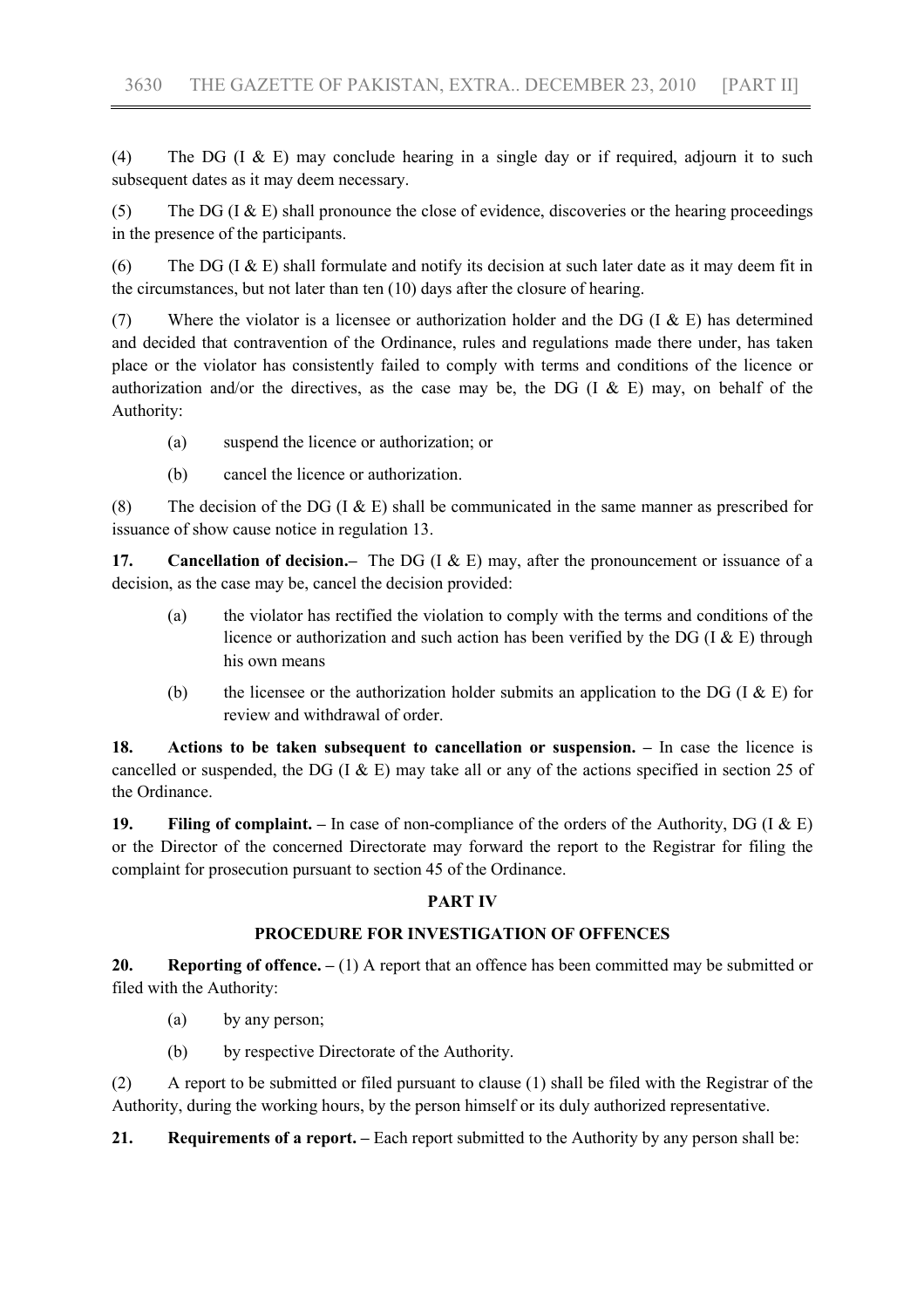- (a) neatly and legibly written typed or printed and shall precisely set forth the facts, grounds and the applicable provisions of the Ordinance, rules or regulations contravened by the accused person;
- (b) in case of an individual filing the report, who is not an employee of the Authority, duly signed, dated and verified by person making it and in case of company, firm, partnership etc., signed and verified by chief executive officer, director, secretary, administrator or an authorized representative as applicable;
- (c) accompanied by documents referred to or relied upon;
- (d) accompanied by copy of NIC or any other satisfactory identification. In case of a minor, he may submit a copy of NIC of his father or guardian.

22. Submission of report by any person other than an employee of the Authority. – Any report filed with the Authority by any person other than its employee, shall be examined by the Registrar for its compliance with regulations:

- (a) Where the report is considered to be in conformity with the requirements of these regulations, he shall accept the application and endorse thereon a stamp acknowledging the filing along with the number given there to in register; or
- (b) Where the report is found not in conformity with the requirements of regulation 21, he shall, as soon as but not later than fourteen (14) days of filing thereof, return the report with directions to amend, correct or to annex such documents, as are required to substantiate the allegations, or for any other requirement, and re-submit the report in accordance with these regulations.
- (c) The Registrar shall forward the report to the concerned Directorate for verification of facts and submission of comprehensive report within fourteen (14) days.
- (d) Where the Registrar or the Directorate is not satisfied with the contents of the report and of its conformity with the requirements of regulation 21, he shall place the report before the Member (Executive) for its direction, as it may deem necessary, not later than seven (07) days of the date of re-submission thereof by that person. The Member (Executive) shall not reject a report on the grounds of any defect therein without giving the person, an opportunity of rectifying the defect within the time specified for the purpose by the Member (Executive).
- (e) All reports shall be deemed to be filed on the date of acceptance thereof by the Registrar where re-submitted in accordance with the provisions of clause (b) and/or (d) above, on the date the Registrar accepts the filing thereof.

23. Submission of report by an employee of the Authority. – Any report filed with the Authority by the designated Inspector of the Authority shall be forwarded to the DG (I  $\&$  E), through the concerned Directorate for further action.

24. Show cause notice and hearing procedure. – Issuance of show cause notice and hearing will be done pursuant to regulations 13, 14, 15 and 16.

25. Publication and service of legal notices.  $- (1)$  Before filing the complaint the Registrar may serve legal notice to the accused person.